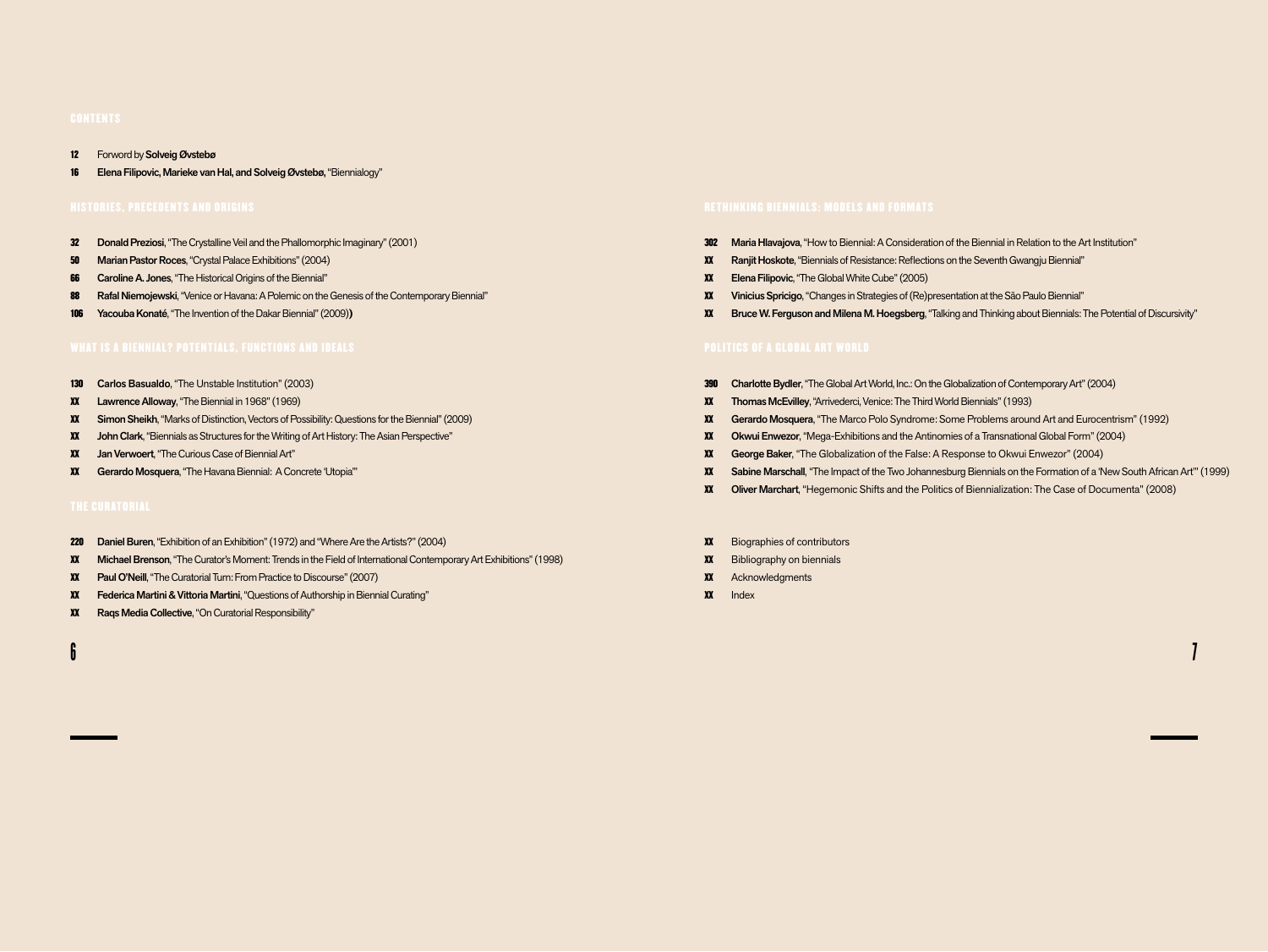8

## **FOREWORD**

This publication has its origins in the Bergen City Council's interest in establishing a biennial of contemporary art in Bergen, Norway. Well aware of both the rewards and the problematic realities of founding a new biennial, the City of Bergen agreed, at the encouragement of the Bergen Kunsthall, to begin the planning process with a careful reflection on the biennial phenomenon and its implications. It was thanks to this exceptional open-mindedness that the City of Bergen, rather than immediately succumbing to the seductive power this exhibition format can have, gave the Ber gen Kunsthall the task of organizing the Bergen Biennial Conference of 2009. This international conference and think tank's study and discussion of the status of the biennial as an exhibition model offered an ideal context for debate about the plans for a Bergen Biennial.

To conceive this conference, which developed into one of the most extensive dis cussions about biennials to date, I solicited the collaboration of Elena Filipovic and Marieke van Hal, both scholars and professionals in the field of biennial research. Together, we wanted to create a platform where crucial aspects of the phenomenon of the perennial exhibition could be discussed. Thirty-three professionals from all over the world, as well as an audience that was both local and international, thus came together with a shared purpose: to take an uncompromising look at the poten tials and problems of the production and presentation of contemporary art with the large-scale exhibition format. The incredible debate that ensued prompted intense and vivid exchanges among the leading historians, curators, critics, scholars, and artists involved in biennial-making today.

9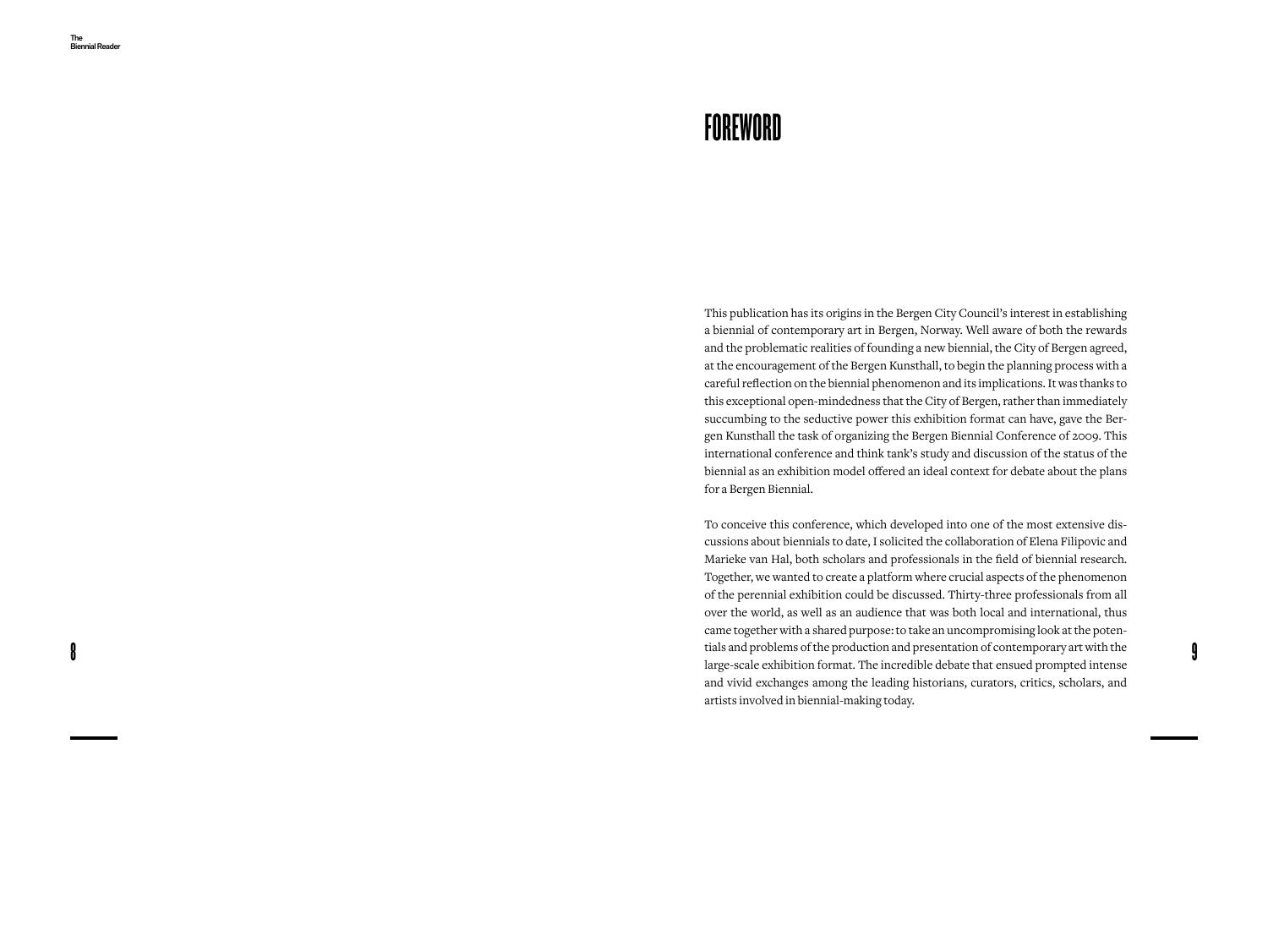For this occasion we were also fortunate to have the possibility of exhibiting the Arquivo Histórico Wanda Svevo (Wanda Svevo Historical Archive) on international biennials that was conceived as part of the twenty-eighth São Paulo Biennial and constitutes the world's most comprehensive documentary resource on biennials. Making this archive available for consultation during the conference was an important part of our approach to this project, which saw research as a crucial starting point. We can say the same about the international "Call for Biennial Knowledge" issued prior to the conference, which provided us with valuable source material to draw upon in the process of conceiving both the conference and what later became this book, *The Biennial Reader.* Our research and the "Call for Biennial Knowledge" also confirmed what at first seemed quite unimaginable: that there were virtually no extensive publications devoted to the history and theorization of the perennial exhibition phenomenon.

10 11 11 only the City of Bergen, but also the broader international art world. In the light of 11 and courses in The City of Bergen's plan included producing a publication, which was initially envisioned as a printed version of the conference proceedings. However, the research carried out in preparation for the conference revealed that there was a lamentable paucity of material on biennials, and this convinced us all of the need for a more profound publication about the biennial phenomenon, one that would serve not this, the City of Bergen showed incredible determination, flexibility, and courage in letting us develop our project one step further with the publication of *The Biennial Reader.* The book is an anthology that pays homage to some of the best essays written on the subject of biennials, ones that have shaped scholarship and curating and have opened up the possibility for continued debate today, but also incorporates

new contributions, some of which are derived from lectures given at the Bergen Biennial Conference. *The Biennial Reader* is also supplemented by a booklet presenting reviews of the various sessions of the conference.

Although it is still uncertain if Bergen will one day host a biennial of its own, the knowledge gleaned from the conference's three-day symposium and from this publication, which we hope will serve as an inspiration for further research, will surely stimulate future artistic and curatorial development in the city.

I would like to thank all of the authors who contributed to this publication and all of those who participated in the 2009 conference for their important contributions to this project. I would also like to express my thanks to the staff of the Bergen Kunsthall, which has demonstrated remarkable know-how and dedication during the organization of the Bergen Biennial Conference and the preparation of *The Biennial Reader.*

Last but not least, I would like to thank my fellow editors, Marieke van Hal and Elena Filipovic, for an enriching collaboration and the City of Bergen for making this publication possible.

### Solveig Øvstebø

Director Bergen Kunsthall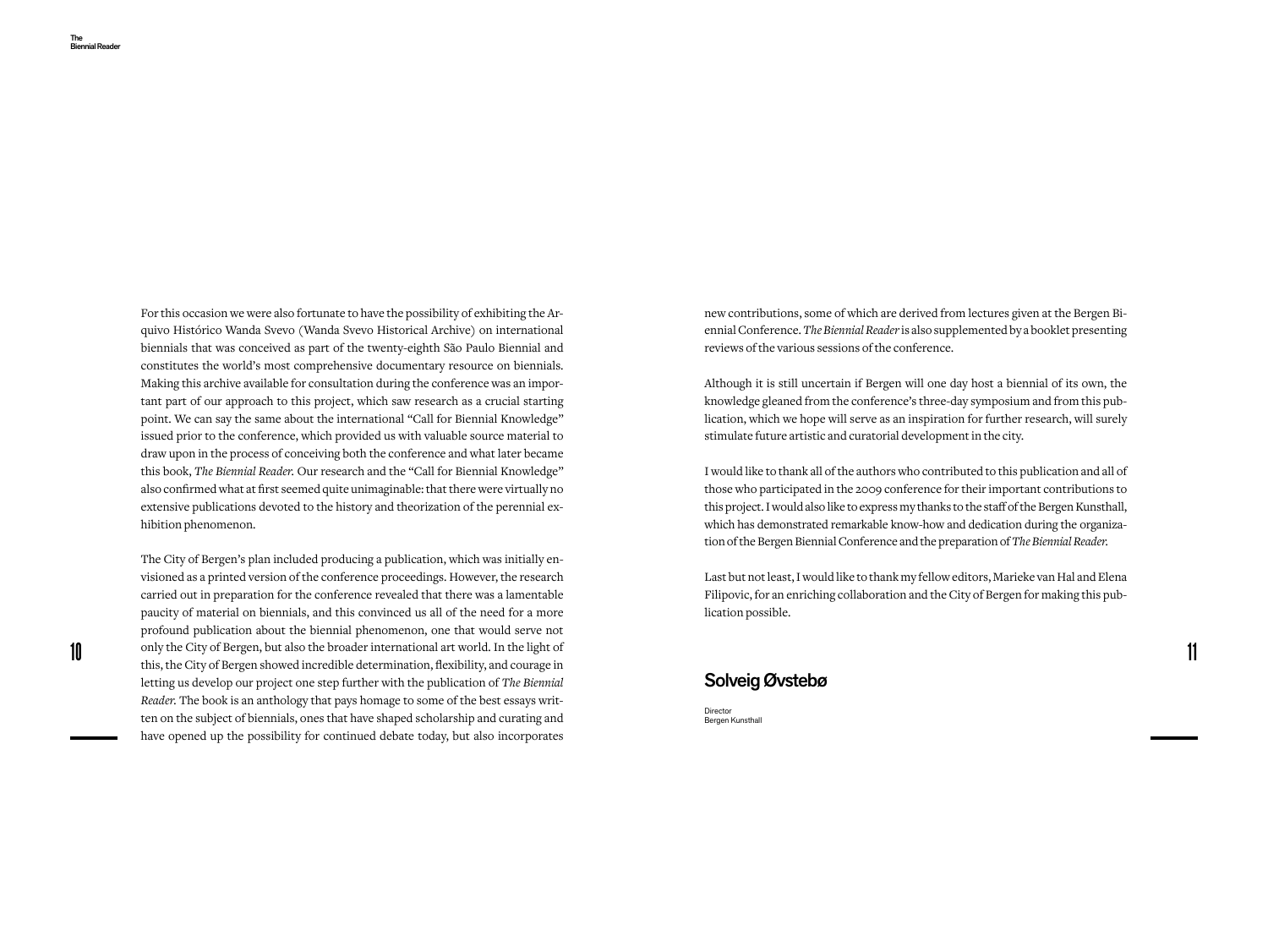# BIENNIALOGY

Elena Filipovic, Marieke van Hal and Solveig Øvstebø

For some skeptics the word biennial has come to signify nothing more than an overblown symptom of spectacular event culture, the result of some of the most specious transformations of the world in the age of late capitalism—in short, a Western typology whose proliferation has infiltrated even the most far-reaching parts of the world, where such events are little more than entertaining or commercially driven showcases designed to feed an ever-expanding tourist industry (in other words, something not far removed from the art fair or Disneyland). Pernicious not only in its imported form, the biennial is taken to be equally dangerous to the development of serious art, which can hardly be made to thrive in what Peter Schjeldahl famously and damningly reduced to "festivalism." For others, the biennial is a critical site of experimentation in exhibition-making, offering artists, curators, and spectators a vital alternative to museums and other similar institutions whose institutional inertias do not allow them to respond with immediacy and flexibility to contemporary art's developments. Some even see the biennial form as being full of redemptive and even utopian possibility, or as a testament to a paradigm shift: a platform—like perhaps no other art institution before it—for grappling with such issues as politics, race, ethics, identity, globalization, and postcolonialism in art-making and -showing today. And while being emphatically *also* an exhibition (at least it has been thus far), the biennial's supporters often understand it as being "neither exclusively nor even primarily a space of spectacular display," as curator and writer Ranjit Hoskote posits in his essay in this volume, but rather as "a discursive environment: a theater that allows for the staging of arguments, speculations, and investigations concerning the nature of our shared, diversely veined, and demanding contemporary condition."2 And between the contradictory positions of either malaise or rapture, cynicism or critical embrace lie questions about what a biennial *can* or *should be.*

 $12$  1895, but it wasn't until a half century later, when the São Paulo Biennial was founded in 1051, that the term "biennial" was used again to label such an art event  $3$  The now-What, however, *is* a biennial? Over the years, the term has been used to refer to a vast landscape of different exhibition projects, with no source agreeing on their total number (currently thought to be somewhere between one hundred and two hundred around the world). The first to carry the title was the Venice Biennial, begun in in 1951, that the term "biennial" was used again to label such an art event.<sup>3</sup> The nowdefunct Paris Biennial followed in 1959, with the Sydney Biennial formed more than a decade later in 1973.<sup>4</sup> Others were established in the decades that followed, but the "proliferation" we now attribute to the biennial was slow and, in many ways, mirrored the transformations of the art world at large (the rise of the art fair, the vast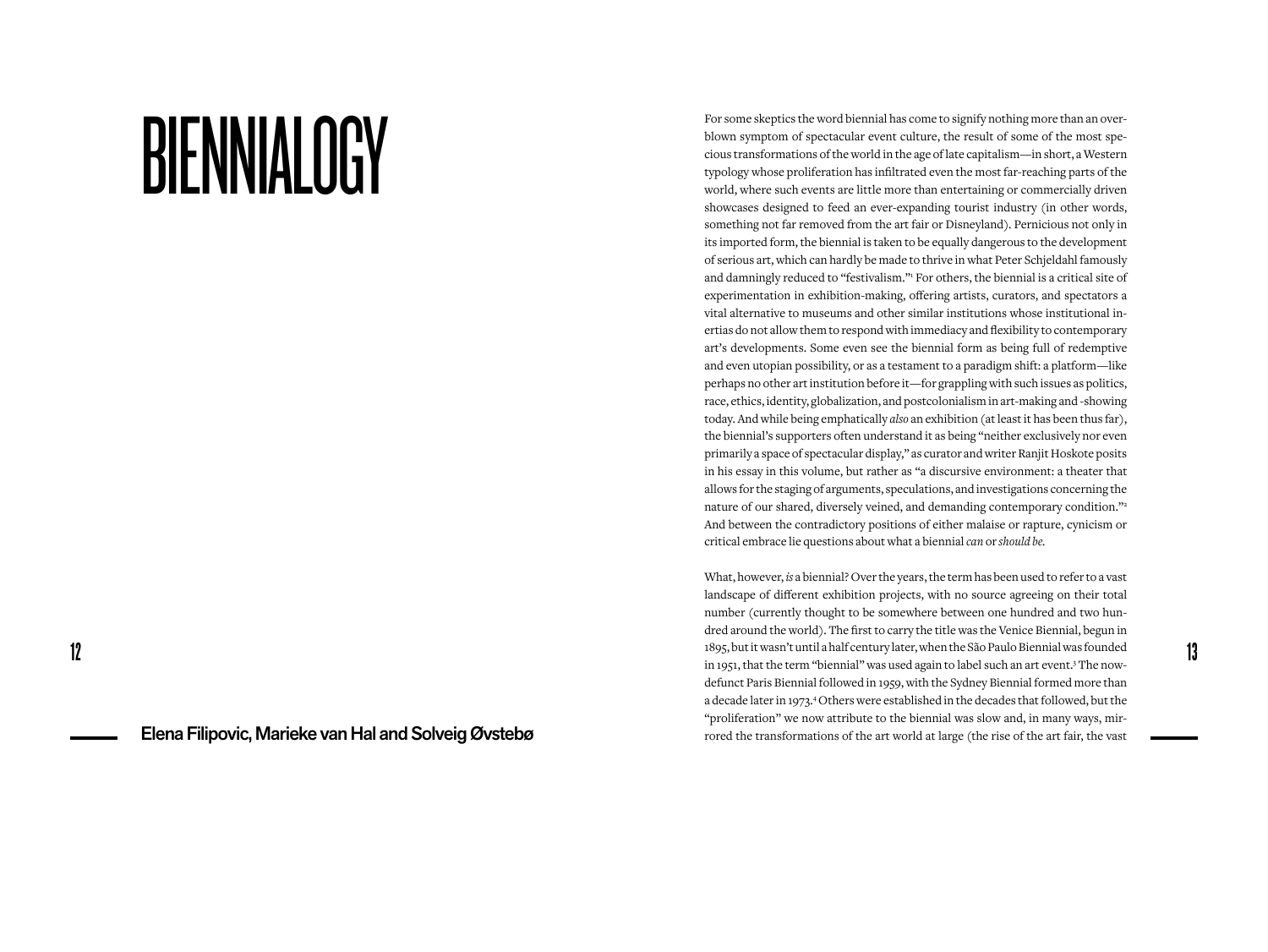increase in the number of art journals, the creation of curating courses, and more widespread general interest in contemporary art, etc.). The Havana Biennial and Istanbul Biennial, for instance, both particularly remarkable for the catalyzing effect they had in sparking debate about the so-called periphery, were founded in 1984 and 1987 respectively. And it would take until the nineteen-nineties, when an exponential expansion of the genre occurred with the launching of more than a dozen new biennials, for the term to become the household name with which we are now familiar.<sup>5</sup> Moscow, Liverpool, Taipei, Bucharest, Lyon, Johannesburg, Sharjah, Berlin: these are just some of the many cities that have appended "Biennial" to their names over the years to announce their own versions of a contemporary art event that generally recurs every two years (though not always, as financial, political, or other practical circumstances and local desires sometimes got in the way of this).<sup>6</sup> Other related events, such as Manifesta (European Biennial of Contemporary Art), the Mercosul Biennial, or the Biennial of the End of the World, have paired the term with more evocative descriptions of their regional or other focuses.<sup>7</sup> And for many, "biennial" refers less to a specific periodicity (namely, an art event produced biannually, as its etymology suggests) than to a type or model of large-scale, perennial, international manifestation that has become so common in the landscape of exhibition-making today. Often grandiose in scale, sometimes dispersed across several locations in a city, at times locally embedded through site-specific commissions while being global in ambition, and often involving discursive components such as symposia, extensive publications, or even accompanying journals alongside a group show featuring, for the most part, a panoramic view of a new generation of artists, "the biennial" has become shorthand for many wildly different recurring exhibitions of contemporary art, including triennials and even Documenta, which occurs every five years.<sup>8</sup>

The project of *The Biennial Reader* is based on the premise that this potentially contradictory thing called "the biennial" must not remain unexamined, all the more so precisely because its relevance and critical currency is so profoundly contested. However, instead of being a collection of cursory arguments for or against its use, or perceiving its proliferation as a problem in itself, which merely shuts down discussion, this publication brings together a wide range of opinionated texts that, although coming from different generational, cultural, and historical positions, seriously tackle the concept of the biennial as cultural object. The essays gathered here are written by curators, artists, critics, and scholars, both established and emerging, who critically examine the biennial's conceptual, institutional, aesthetic, and political reasons for being, its way of speaking to us over time, and its potential for continued relevance, if relevance there is to be. For to dismiss the biennial because of its shortcomings would be to fail to take into account a platform that has undeniably given rise to some of the most engaged debates and thought-provoking artworks of our time. For instance, Hans Haacke's *Germania,* composed of the shattered interior of the German Pavilion at the 1993 Venice Biennial(fig 1), is but one of example of how an artwork commissioned for and seen in a "mega-exhibition" left us with an indelible experience and prompted widespread critical reflection on issues such as nation, history, politics, and memory. And there are others: Tania Bruguera's *The Burden of Guilt* produced for the 1997 Havana Biennial, Steve McQueen's *Western Deep* for Documenta 11 in 2002, Song Dong's *Waste Not* at the 2005 Gwangju Biennial, and Mladen Stilinovic's "poor" paintings at the 2009 Istanbul Biennial, to name just a few. And in addition to the experience of encountering individual artworks, in these exhibitions there is also the experience of the way a particular staging of works of art in space and time creates relationships between viewers and objects, between one object and another, and between all of these elements and space, architecture, cultural and institutional history—all of which has made us look and think differently. Indeed, as art critic Thomas McEvilley once posited so beautifully, "A sensitive exhibition defines a certain moment, embodying attitudes and, often, changes of attitude that reveal, if only by the anxieties they create, the direction in which culture is moving."<sup>9</sup> To attempt to understand biennials, then, is to attempt to understand something crucial about our culture today.

14 or perceiving its proliteration as a problem in itself, which merely shuts down dis-<br>cussion, this publication brings together a wide range of opinionated texts that, al-<br>being conceived and received and received today, If it can be said that for more than a century museum and gallery exhibitions have largely been "*the* medium through which most art becomes known,"<sup>10</sup> then it is the *biennial exhibition* that has arguably since proved to be *the* medium through which most contemporary art comes to be known. And this is undeniably the case, no matter what one's position on or opinion about it may be. Indeed, biennials have become, in the span of just a few decades, one of the most vital and visible sites for the production, distribution, and generation of public discourse around contemporary art. This shift demands a revision of how we think about not only the way in which art is ten. Art history has long been built on an analysis of individual, autonomous artworks (open any art history book and you will see this), yet, as scholars have recognized in recent years, the writing of that history should also involve the analysis of the site or context in which the artwork first gains public visibility.<sup>11</sup> It can also be argued that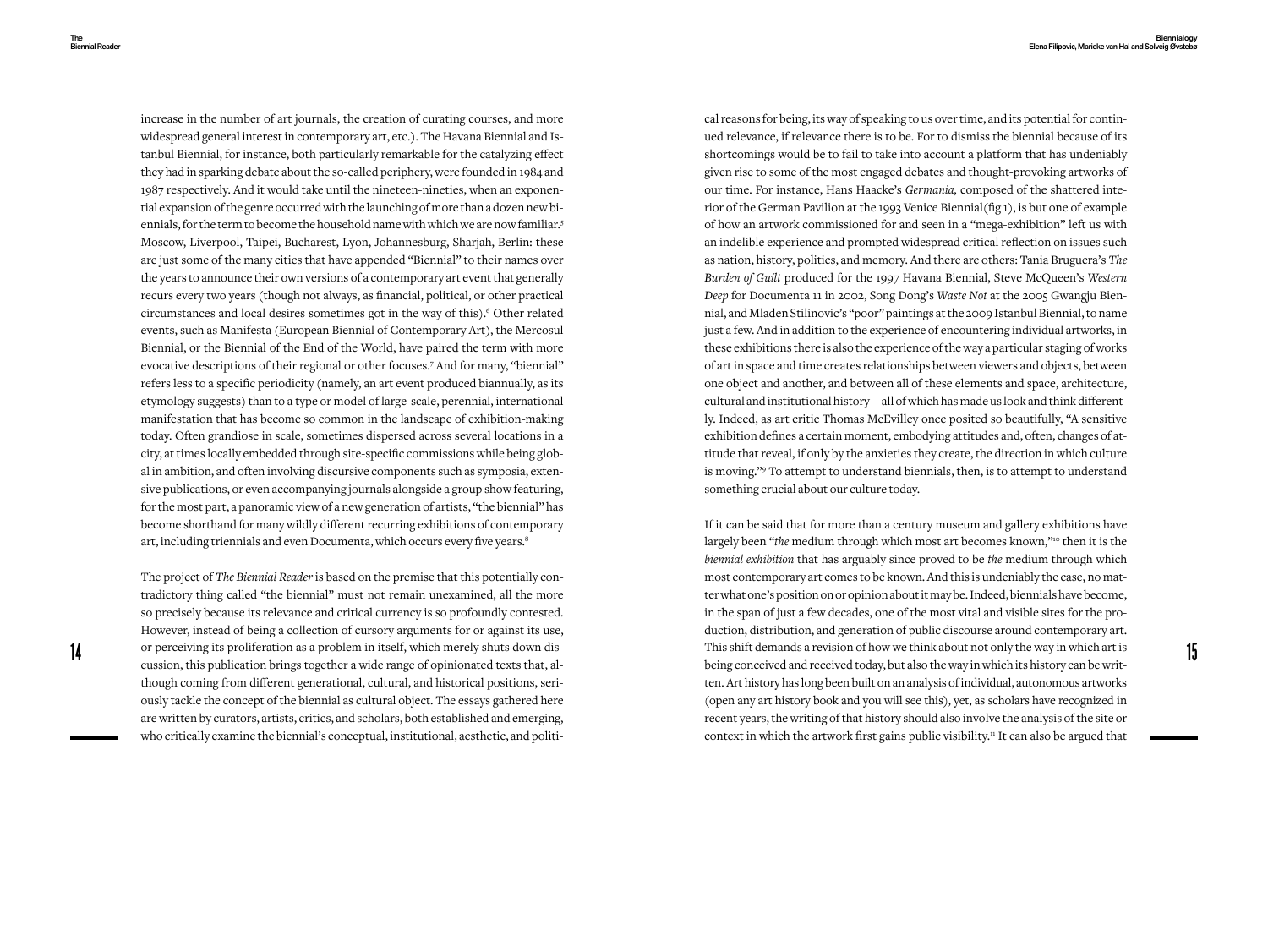the history of contemporary art must be written through, with, and alongside an understanding of the biennial *in particular,* because to take into account the armatures for art's presentation today means, increasingly, to attend to the history and specificity of the large-scale, perennial exhibitions of our contemporary period.<sup>12</sup>

What might provocatively be called a "biennialogy" is thus called for. The suffix "ology" usually connotes the study of something in a systematic, rigorous way in order to generate a body of knowledge. A "biennialogy," we thought, would argue for the possibilities—indeed the necessity—of treating this contemporary phenomenon as a serious subject of study. Doing this felt necessary, because despite the number of symposia, lectures, and debates that biennials have inspired, little sustained critical assessment of the phenomenon—in all its specificities and implications—has yet been carried out. Already in 2003, curator Carlos Basualdo pointed out that while a rather profuse bibliography on the museum existed by then, not a single publication had been devoted to the subject of large-scale exhibitions. Shortly after, art historian Charlotte Bydler published her doctoral dissertation, *The Global Art World, Inc*.*,* the first in-depth study analyzing the development of biennials in relation to globalization.13 However, the broad expansion of the biennial landscape worldwide has still, surprisingly, hardly changed the situation since. Apart from a number of now-seminal essays scattered across various journals and books (many of which are collected and republished in the present volume), publications that have actually focused on the biennial in a sustained way remain rare.<sup>14</sup> It is within this context that this anthology aims to critically locate, historicize, and even trouble and reformulate "the biennial," and, in the process, be able to critically assess its past, its potential for continued relevance, and its future.

So, why might all this matter? This publication argues that exhibitions in general, and biennial exhibitions specifically and increasingly, are central sites for understanding the artwork today. If we are to believe Jacques Derrida, there is no "horstexte," no *outside* the text that is not also in some way *also the text,* which is to say that are on a page, and that the page is published in a certain way, in a certain context, by a certain journal (for instance, with left or right leanings, etc.).<sup>15</sup> These conditions are integral to our understanding of that text, just as they are for our understanding of the artwork. Although one might consider the work of art an autonomous thing that articulates a meaning that unquestionably inheres in itself, it would be naïve

(and even dangerous) to ignore the ideological and aesthetic impact of the context, dramaturgy, and discursive armatures that bring an artwork into public view. This is because the frame around the artwork—geopolitical, institutional, discursive, and spatial—is never neutral, but instead administers readings and interpretations. This does not, however, suggest that the meaning of the artwork is the *result* of the exhibition, nor does it advocate (as some have) thinking of the curator as a co-author of the artwork.<sup>16</sup> It does not even plead for the consideration of the container as being more important than what is contained, but only that the container, too, should not be assumed to be negligible, innocent, or disinterested. Instead, artworks, at their best, define positions that can contribute to, as much as resolutely resist, the exhibition frames within which we place them. They can, quite simply, undo the very arguments or classificatory systems thought to contain them. For a work of art—and herein lies its incredible power and complexity—*can construct the exhibition as much as it can be constructed by it.* This is no less true of the way that artworks operate in relation to the increasing number of biennials, so that, following the global shifts of ideologies, power, and empire that have faced the world in the last few decades, the need to examine this prevalent exhibitionary site of the construction (and potential resistance) of aesthetic, political, and intellectual meaning presents itself with all the more urgency today.

If  $\mathbf{r}$  it is impossible to completely separate the words on a page from the fact that they response to Harald Szeemann's watershed Documenta 5 and its cult of the curator,  $\mathbf{r}$ This publication thus reads the claimed theoretical, political, and other ambitions of mega-exhibitions against the grain of the realities they actually generate. In the volume's attempt to bring together new research by both celebrated and emerging scholars as a means of addressing a major contemporary phenomenon, it also seemed important to gather preexisting texts written about biennials over the last five decades in order to acknowledge the slow but increasing development of the biennial as an object of study over time. These seminal essays range from the late critic and curator Lawrence Alloway's 1969 description of the radical transformations of the Venice Biennial in 1968 ( just at the moment when so much in the world was changing) to artist Daniel Buren's 1972 "Exhibition of an Exhibition," a critical response to Harald Szeemann's watershed Documenta 5 and its cult of the curator, and from founder of the Havana Biennial Gerardo Mosquera's 1992 denunciation of Eurocentrism and what he called the "Marco Polo Syndrome" to Michael Brenson's 1998 proclamation of the beginning of "The Curator's Moment." These and the other historic essays reprinted in the present volume, many of which are now out of print or difficult to find, contribute to a broader understanding of what we call "the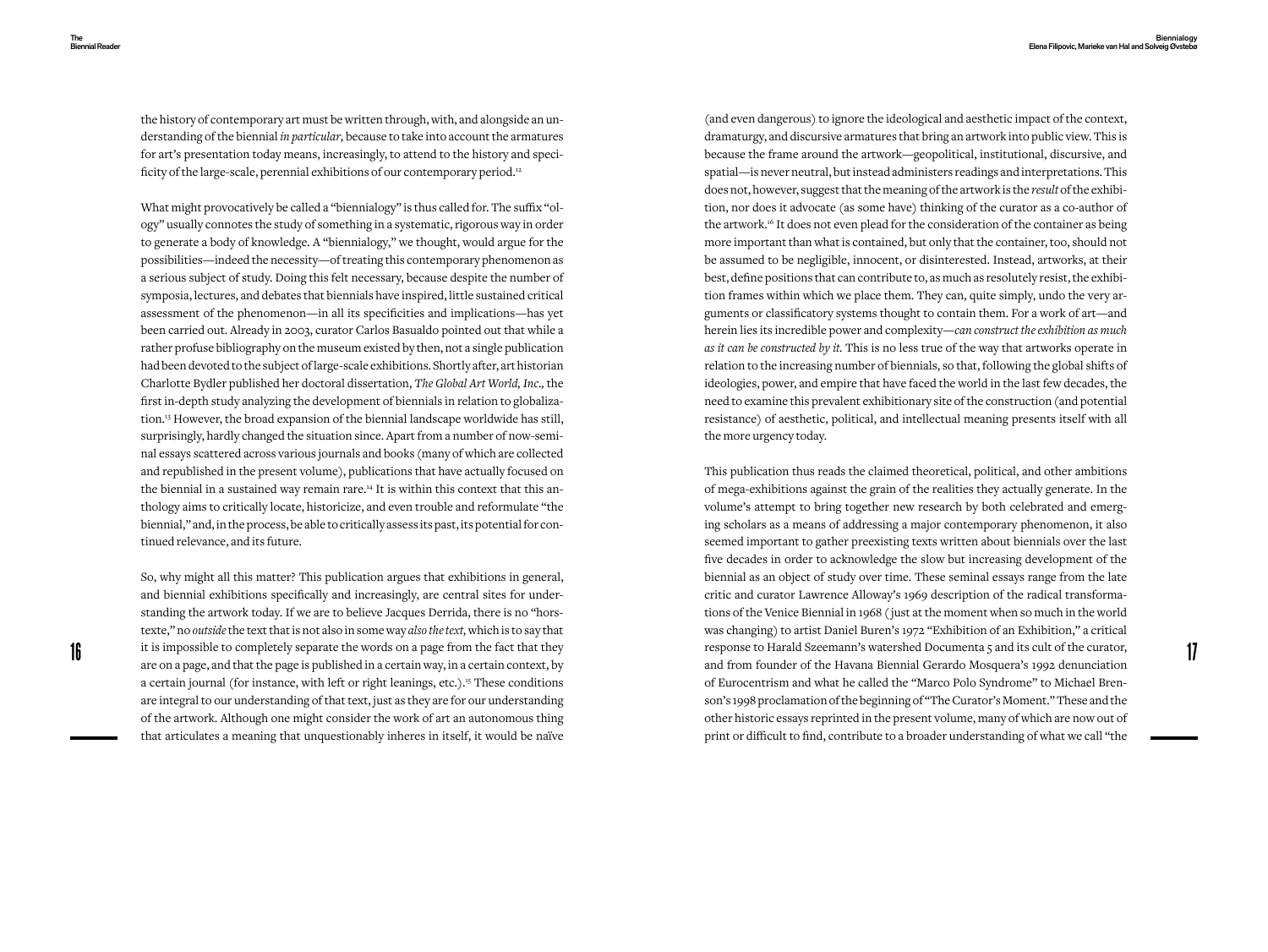biennial" today. Whether classic or newly written, all of the texts in this volume seek provisional answers to the questions haunting our contemporary moment, and we hope they will spark the kind of debate that can fuel further study.

To locate the potential significance of the biennial, we thought it was important to begin by speaking of the histories and exhibitionary precedents that made it possible, but even these origins are the subject of some dispute: Do they lie in the Crystal Palace, that commercial and architectural feat of 1851 so elegantly written about by Donald Preziosi and Marian Pastor Roces in 2001 and 2005, respectively? Is the Venice Biennial (itself a product of the nineteenth-century *exposition universelles*) indeed the true "mother" of the genre, as art historian Caroline A. Jones argues in her new essay in this volume? In her telling, a model of nation-building and the display of cultural patrimony undergird the biennial's genealogy. Or is the Havana Biennial, the first fully international, globally concerned, and discursively backed biennial launched in 1984, the true model for the proliferation of biennials that would follow in its wake, as Rafal Niemojewski suggests in an essay in this book that emerges from his extensive doctoral research on the topic? Together, these texts not only articulate a multiplicity of possible precedents for the biennial, but also reveal the stakes of such myths of origin.

Can one even speak of a singular origin or history of "the biennial" when the various examples that would seem to fit the category are spread all over the world and when the cultural, financial, and ideological differences between them are so vast? The fact is that the founding stories of individual biennials must also be told, because despite their emphatically global ambitions, many large-scale recurrent exhibitions were made possible, or even necessary and urgent, because of decisive "local" events and issues. In the case of Documenta, it was Germany's postwar reconstruction; for the Johannesburg Biennial, it was the end of apartheid; for Manifesta, the fall of the Berlin Wall was claimed as a conceptual point of reference; for the Havana Biennial, it was the crucially felt need to offer an alternative position to the Western/Ameriturn to democracy after years of repressive military dictatorships was claimed as its reason for coming into being; for the Riwaq Biennial, the event's motivation was to generate an international dialogue in Palestine about the political circumstances of occupation and isolation; Prospect, for its part, was an urban renewal project for New Orleans sparked by the need to respond to the devastation left behind by a

hurricane; and the Luanda Triennial was supposed to be about the cultural enrichment and empowerment of a population recovering from years of war . . . And the list could go on. Besides perceived social, political, economic, or even ecological needs (each of which differently impacts the tenor or scope of the resulting project), how much of what biennials have become, in the aspirations of many of them to represent cultures other than those of the West and to reflect a truly international art world, is the result of an entirely different kind of genealogy? For instance, might one instead trace them back to another exhibition, *Les Magiciens de la Terre,* which, however flawed, arguably changed the parameters of biennials around the world?<sup>17</sup> We thought it was important that this volume provide a sampling of these vexed histories and multiple genealogies (and for each one included there are several others that, sadly, had to be left out for reasons of space), because in them one understands how each individual biennial—and indeed "the biennial," as an overarching genre or type—might still be coming to terms with its own historical development.

In a 2003 essay reprinted in this volume, Carlos Basualdo called the biennial a fundamentally "unstable institution" whose identity can perhaps best be defined, *ex negativo,* in contrast with the more established, self-possessed, permanently fixed, and symbolically weighty institution of the museum. Expanding on this notion of instability, Maria Hlavajova suggests in the new essay she contributed to this book that "the identity of the biennial must necessarily be unstable, always in flux, and difficult to articulate in terms of continuity or as something more than just the sum of its editions over time." She then goes on to say that we should first "remind ourselves that speaking about '*the* biennial' is an impossible task, as no single form representing this entire hybrid field of cultural endeavor exists." This gives rise to a curious paradox: the biennial *cannot be fully defined* and, as we argue, *must* be studied; while it may evade easy definition, we nonetheless need to understand it in order to make sense of the conditions and development of contemporary art.

18 19 can domination of the art world; in the case of the Gwangju Biennial, South Korea's Complicating this paradox is perhaps yet another question that poses itself: after exploring what the biennial is and has been, how can we determine what the biennial *can yet be?* Again and again contributors to this volume counter prevailing doubts about *whether* "to biennial" at all (or any more) with an altogether different query: how and what should we biennial today?<sup>18</sup> In the process, different models of institutions are discussed. For while the large-scale exhibition has been compared to such structures as the art fair and even the Olympics, the one institutional body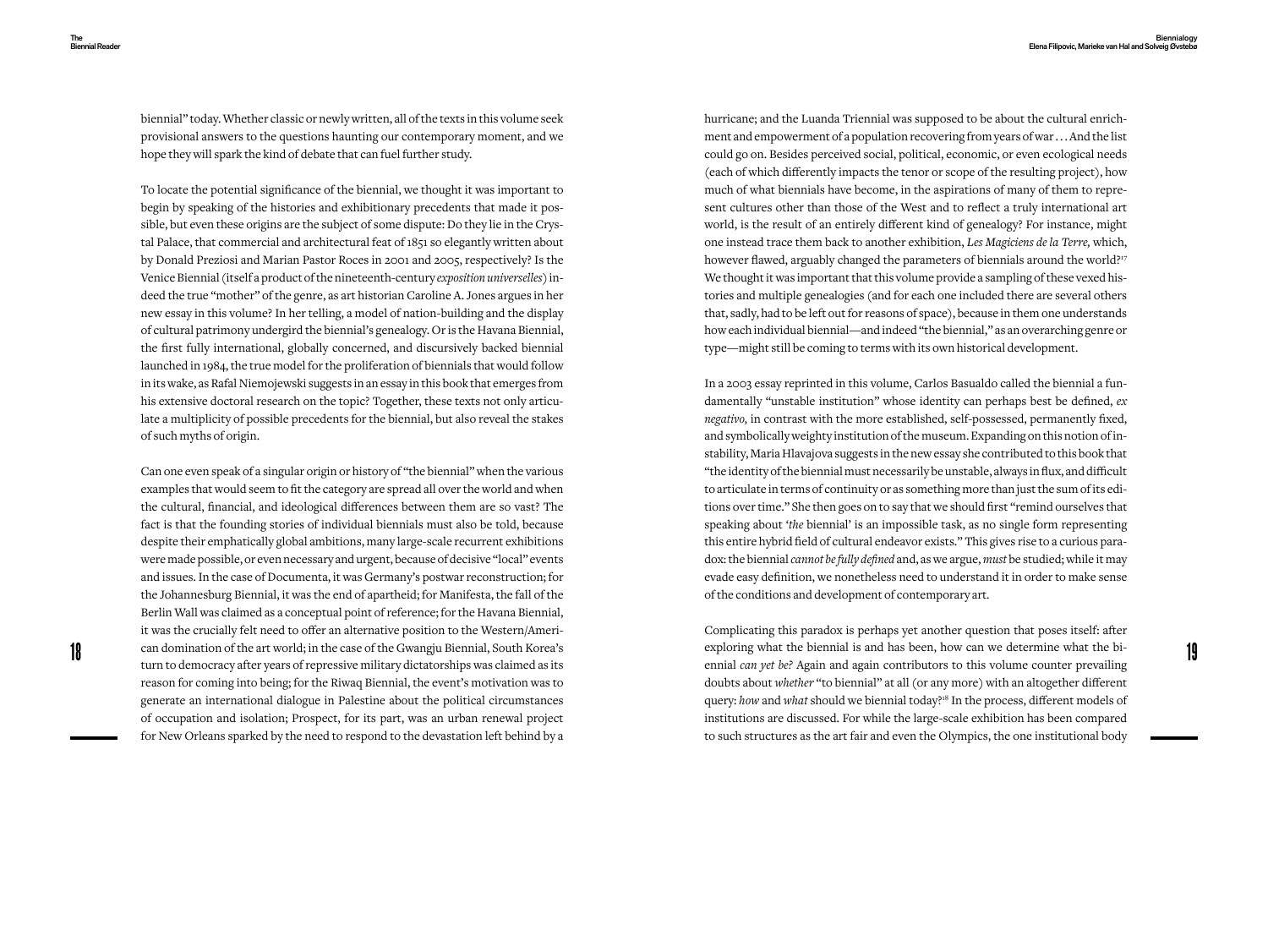it has most frequently been discussed in relation—or rather in contrast—to is the museum. The utopian promise of the biennial was that while the museum (the Enlightenment institution par excellence) was the place for authoritative pronouncements, classification, canonization, and preservation, the biennial's raison d'être was to provide a site for experimentation, contingency, testing, ambiguity, and inquiry. So, did biennials live up to that potential? And if they did, in what context and in response to what impulses did they develop? For we must remember that the traditional art institution has long been understood as being conventional in form, slow in its workings, and endowed with monumentally stable architectures full of supposedly neutral spaces, all of which is burdened by inflexible systems of accountability (at least this was the idea of the museum against which many biennials originally positioned themselves); on the other side of this idea of the institution stands a rapacious market that answers to a consumptive logic of supply and demand connected to confirmed values. Challenging both, the examples of what was called a "new institutionalism" that emerged in the nineteen nineties (in response to many of the same forces with which biennials grappled) demonstrated not only that the art institution itself could change, but also that the biennial would have to as well in order to continue to be relevant.<sup>19</sup> Thus while biennials might have been, at certain points in recent history, the experimental cousins of more established art institutions, their seemingly more stable counterparts (not only museums, but also art centers, *Kunsthallen,* etc.) arguably—and unsurprisingly—evolved as well, thereby causing the distance between the two to shift at times.<sup>20</sup> And along the way, despite its institutional-critical pretensions, the biennial itself might have become one more bonafide institution of the art world just like any other.

It is undeniable that the legacy and impact of the dematerialization of the art object in the nineteen-sixties in combination with the overwhelming transformations of the political, social, and aesthetic economy of our globalized, postcolonial, posthistory millennium has in many ways led artists to produce artworks in a different way than they did half a century ago (when, for instance, the first biennial outside of the biennial accompanied the historical shift in art-making from the "genius artist," who made auratic and autonomous art (meant for the museum), to the altogether different ambitions that artists and art production pursue today (not to mention, simply, the changes in artists' ways of working since as recently as the nineteennineties), the questions we might ask are: Did biennials in some way change the nature or tenor of the art being made, or, conversely, are biennials the direct product and development of art?<sup>21</sup> And how can we assess the direction, causes, and merits of such developments? After grappling with these (admittedly potentially unanswerable) questions, we commissioned essays that ventured a variety of tentative responses, including curators Bruce W. Ferguson and Milena M. Hoegsberg's exploration of how shifts in art practice may have impacted the turn towards discursivity in exhibition-making, Maria Hlavajova's discussion of the way the cultural function of biennials and art institutions like museums and art centers impact one another and interrelate, and writer Jan Verwoert's fable about "biennial art," a term that essentially reflects the politics of the tendentious discourse that named it. Along with these newly commissioned texts, we have also reprinted a 2005 essay by Elena Filipovic, who argues that despite their critical ambitions, many biennials rely on an unspoken fidelity to some of the most doggedly traditional and Western display constructs—most notably, the museal "white cube." Together, these essays propose that the very format of the biennial exhibition, even if it replicates known models or even if it is immaterial, has repercussions for the way art and other non-biennial exhibitions are made, shown, addressed, and discussed; in short, *the question of the biennial's format matters.*

20 Venice was being inaugurated). And while one could argue that the development of artist-curators of the Raqs Media Collective have written a new essay that reflects on<br>the place of the blend are and the curatorial respo Invariably, from these considerations emerge questions concerning the figure who has moved, following the rapid transformations of the art world, from being a *faiseur d'expositions* (in French) or an *Ausstellungsmacher* (in German)—in other words, an "exhibition-maker" (part intellectual, part impresario, as opposed to a museum collection's caretaker/civil servant)—in the nineteen-sixties to being the "curator" or even the "author" of the exhibition. The rise of the "independent curator," for instance, cannot be separated from the proliferation of biennials, as several texts in this volume are quick to point out.<sup>22</sup> Expanding on their respective doctoral research on biennials, Federica Martini and Vittoria Martini look closely in their new collaborative essay on the evolution of the curator as auteur (the descendent of the ur-curator-auteur, Harald Szeemann, if ever there was one). For their part, the theoristartist-curators of the Raqs Media Collective have written a new essay that reflects on the place of the biennial as a critical public sphere and the curatorial responsibility it thus requires. Alongside these, we have reprinted Paul O'Neill's 2007 essay discussing the "curatorial turn" that has shifted the central role of the curator from "practice to discourse." John Clark's essay, excerpted from his forthcoming book on Asian biennials, takes a different tack, suggesting that biennials not only impact the de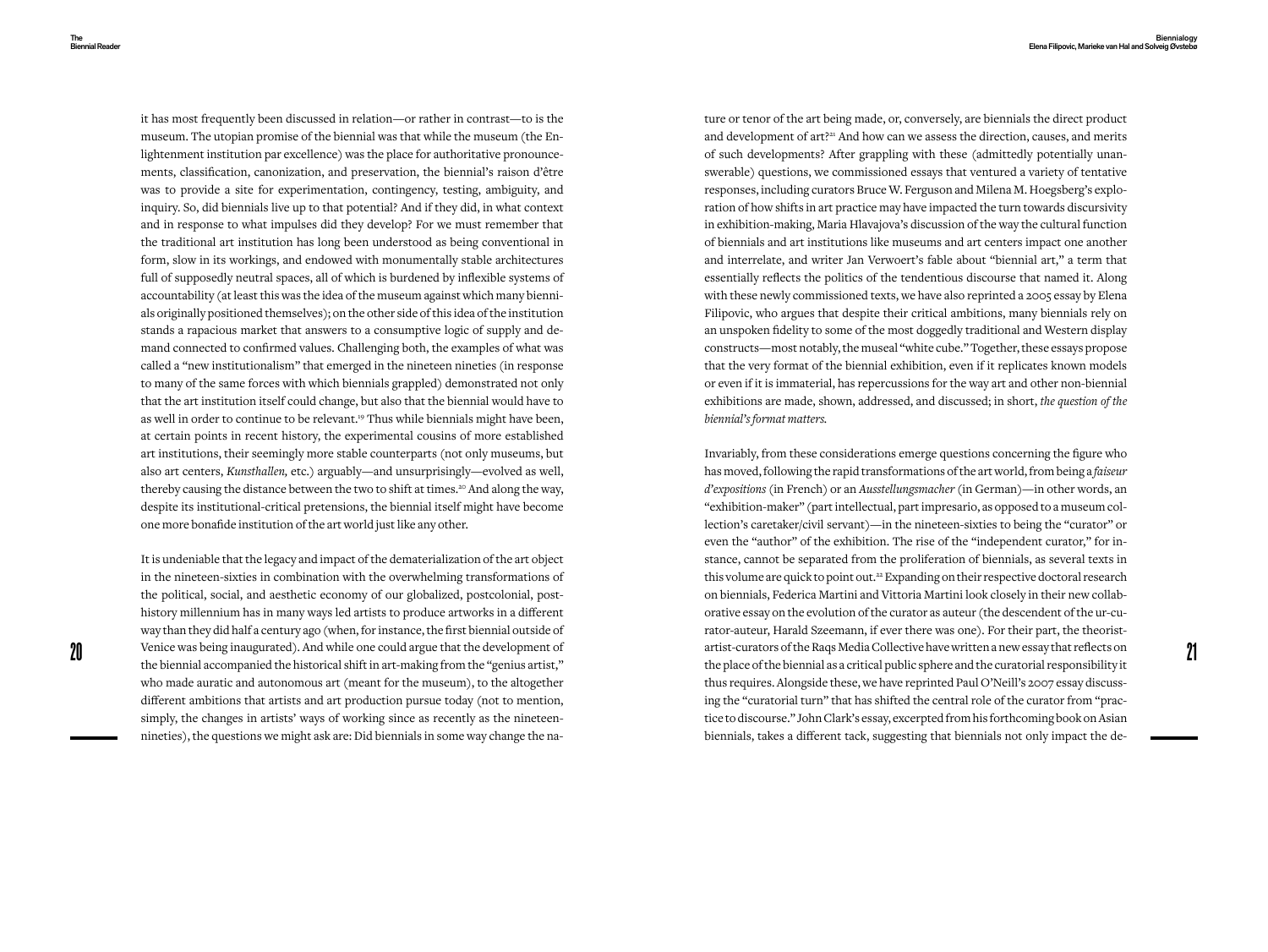velopment of art, but also, paradoxically, are less a site privileging the presentation of those artworks than the locus "through which curators themselves are circulated and try to achieve their own further circulation." If doubts linger about the biennial's relationship to art itself, theorist Simon Sheikh reminds us in his 2009 essay that "biennials are not only part of the present, but also always . . . [also] an investment in the future: a statement about art." Thus, if a direct investigation or interpretation of specific art objects (of the kind already found in art history) seems to be lacking in this volume, it is not because our interrogation of the biennial proposes a hierarchy of importance in which the biennial or the curator might surpass the artwork or the artist. Rather, it seemed to us that exposing the site of art's public presentation and the motivations of its organizers might help us understand better if, how, and to what extent biennials impact the way we perceive, and ultimately historicize, art today.

Because the biennial is, at its core, a global phenomenon that has played a crucial role in the dissemination of art from all over the world, the suggestion that contemporary art history should be written alongside a consideration of the biennial thus necessarily also hopes to prompt the writing of a properly global art history.<sup>23</sup> In our research we were interested in gathering critical writing from as wide a cultural and geographic spectrum as possible, so that the discourse on biennials presented in this volume might reflect something of the truly expansive reach of the exhibitions themselves. To strive to achieve this, we translated a number of texts so as to highlight some of the analytical thinking on biennials emerging from beyond the literature available in English. As one example, we have included a translated excerpt from Yacouba Konaté's book on the history of the Dak'Art Biennial and how it has functioned as a mechanism for creating an alternative history of art and Pan-Africanism. Vinicius Spricigo's chapter from his doctoral dissertation on the São Paulo Biennial and the historical and conceptual underpinnings of its twenty-eighth edition—nicknamed by some "the void biennial"—is another. Oliver Marchart's 2008 book about the last three editions of Documenta—which explores not only the inherent politics of any such large-scale perennial exhibition, but also the ways each aesthetic positions of its predecessor—has also been included here in an abridged and translated form. Making these remarkable resources more widely available was one of our ways of attempting to confront the multiplicity of cultural positions that lies at the very heart of the biennial.

In this volume, discussions about specific biennials also appear, and they often also reveal a great deal about larger, shared issues in the genre. Through an in-depth discussion of the seventh Gwangju Biennial, Ranjit Hoskote describes a biennial typology he calls the "biennial of resistance," one that has emerged from transitional societies and examples of which include the São Paulo Biennial, Triennial India, the Havana Biennial, the Asia Pacific Triennial, the Gwangju Biennial, the Johannesburg Biennial, and the never-realized Delhi Biennial. Two of these very examples are examined in greater detail in both art historian Sabine Marschall's 1999 essay on the now-defunct Johannesburg Biennial and Gerardo Mosquera's new discussion of the utopian idealism that underlay the founding of the Havana Biennial, whose mission was to be the first biennial platform for the "Third World." Providing concrete examples, these essays also mark what Hoskote calls "a cumulative counterpoint to the Venice Biennial as the universal template for the biennial as form and medium" and reveal that there is "a substantial non- and perhaps even counter-Venetian history of the biennial form that has yet to be narrated."

22 23 edition of an event might respond to and build upon (or undo) the ideological or The promulgation of counter-narratives and experimentation with counter-models for exhibition making remains the utopian promise of the biennial in the age of globalization. But how should we understand the term "globalization" to which the biennial is said to be now intimately linked? Is the so-called globalization of the cultural sphere of the last few decades a development towards greater inclusivity of artistic practices beyond (Western) modernity or, on the contrary, does it represent the promotion of a (decidedly Western) hegemony for art, exhibition models, curators, and audiences? In other words, in the biennial's celebration of globalization, does it prove to be a truly inclusive, transnational, multicultural, "counter-hegemonic" project, as Okwui Enwezor contends? Or is the biennial, as George Baker argues, a mere consolidation of dominant bourgeois culture that is both "archaically nationalistic and explicitly occidentalist," especially in its championing of globalization, which shows itself, in fact, to be "a process of Westernization, not its critique"? Juxtaposing two compelling but dissenting positions on the claims of the biennial, we have reprinted Enwezor's landmark essay "Mega-Exhibitions and the Antinomies of a Transnational Global Form" and Baker's percussive response to it, "The Globalization of the False: A Response to Okwui Enwezor," which takes up a position against Enwezor's fundamental claims and those of many other advocates of the biennial.24 Contributing to our understanding of the contested stakes of the biennial, these two texts as well as others in this volume underscore something we have tried